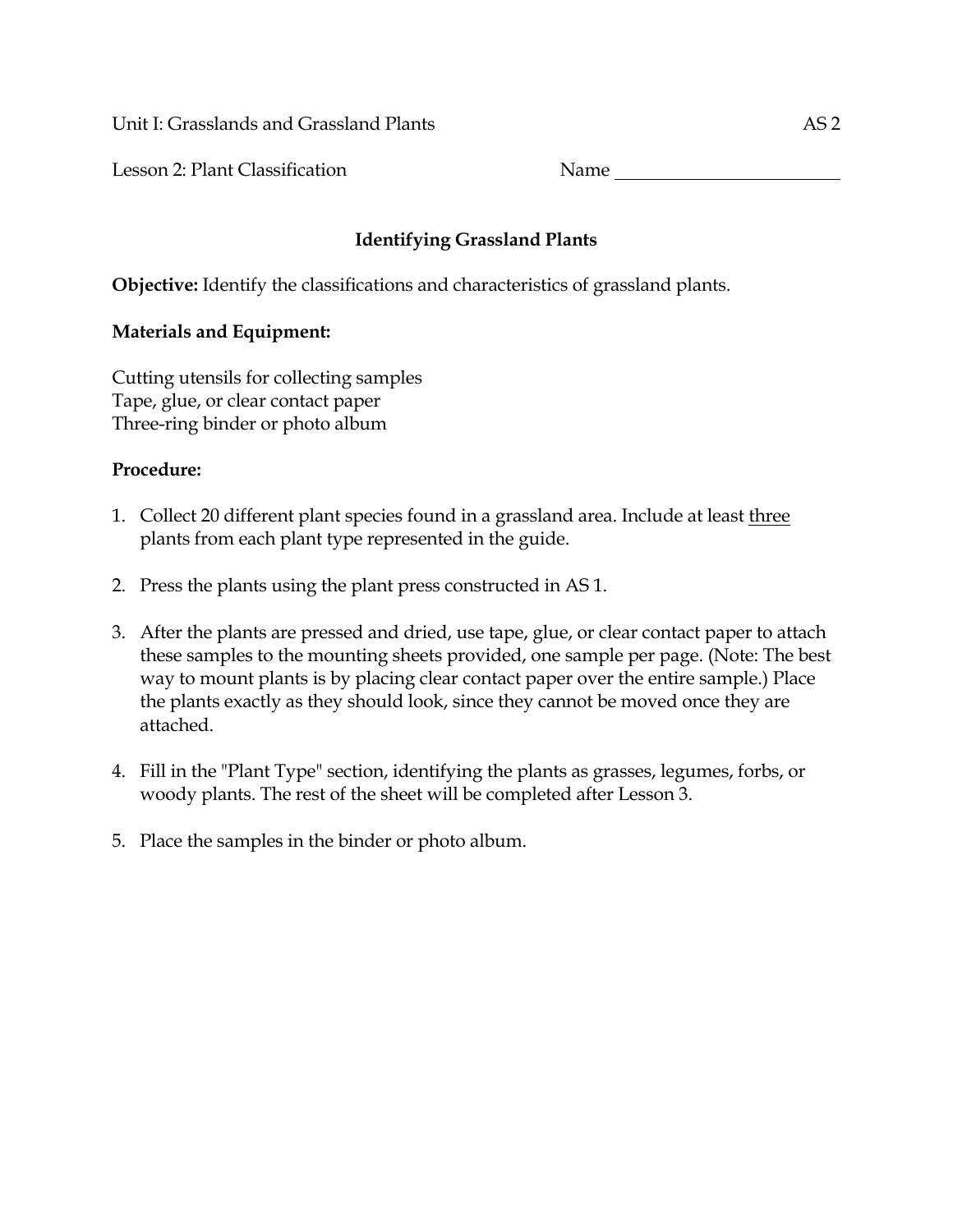| Leaf                                                                                                                                                                                                                                                                                                                                                                                                                                                                                                              |
|-------------------------------------------------------------------------------------------------------------------------------------------------------------------------------------------------------------------------------------------------------------------------------------------------------------------------------------------------------------------------------------------------------------------------------------------------------------------------------------------------------------------|
| Grasses                                                                                                                                                                                                                                                                                                                                                                                                                                                                                                           |
|                                                                                                                                                                                                                                                                                                                                                                                                                                                                                                                   |
|                                                                                                                                                                                                                                                                                                                                                                                                                                                                                                                   |
|                                                                                                                                                                                                                                                                                                                                                                                                                                                                                                                   |
| Sheath <u>January 1988</u>                                                                                                                                                                                                                                                                                                                                                                                                                                                                                        |
| Auricle experience and the set of the set of the set of the set of the set of the set of the set of the set of                                                                                                                                                                                                                                                                                                                                                                                                    |
|                                                                                                                                                                                                                                                                                                                                                                                                                                                                                                                   |
| <b>Broadleaf Plants</b>                                                                                                                                                                                                                                                                                                                                                                                                                                                                                           |
|                                                                                                                                                                                                                                                                                                                                                                                                                                                                                                                   |
|                                                                                                                                                                                                                                                                                                                                                                                                                                                                                                                   |
|                                                                                                                                                                                                                                                                                                                                                                                                                                                                                                                   |
|                                                                                                                                                                                                                                                                                                                                                                                                                                                                                                                   |
|                                                                                                                                                                                                                                                                                                                                                                                                                                                                                                                   |
| $\qquad \qquad \text{Leaf} \qquad \qquad \text{if} \qquad \text{Def} \qquad \text{Def} \qquad \text{Def} \qquad \text{Def} \qquad \text{Def} \qquad \text{Def} \qquad \text{Def} \qquad \text{Def} \qquad \text{Def} \qquad \text{Def} \qquad \text{Def} \qquad \text{Def} \qquad \text{Def} \qquad \text{Def} \qquad \text{Def} \qquad \text{Def} \qquad \text{Def} \qquad \text{Def} \qquad \text{Def} \qquad \text{Def} \qquad \text{Def} \qquad \text{Def} \qquad \text{Def} \qquad \text{Def} \qquad \text{$ |
|                                                                                                                                                                                                                                                                                                                                                                                                                                                                                                                   |
|                                                                                                                                                                                                                                                                                                                                                                                                                                                                                                                   |
| Margin                                                                                                                                                                                                                                                                                                                                                                                                                                                                                                            |

General Comments: